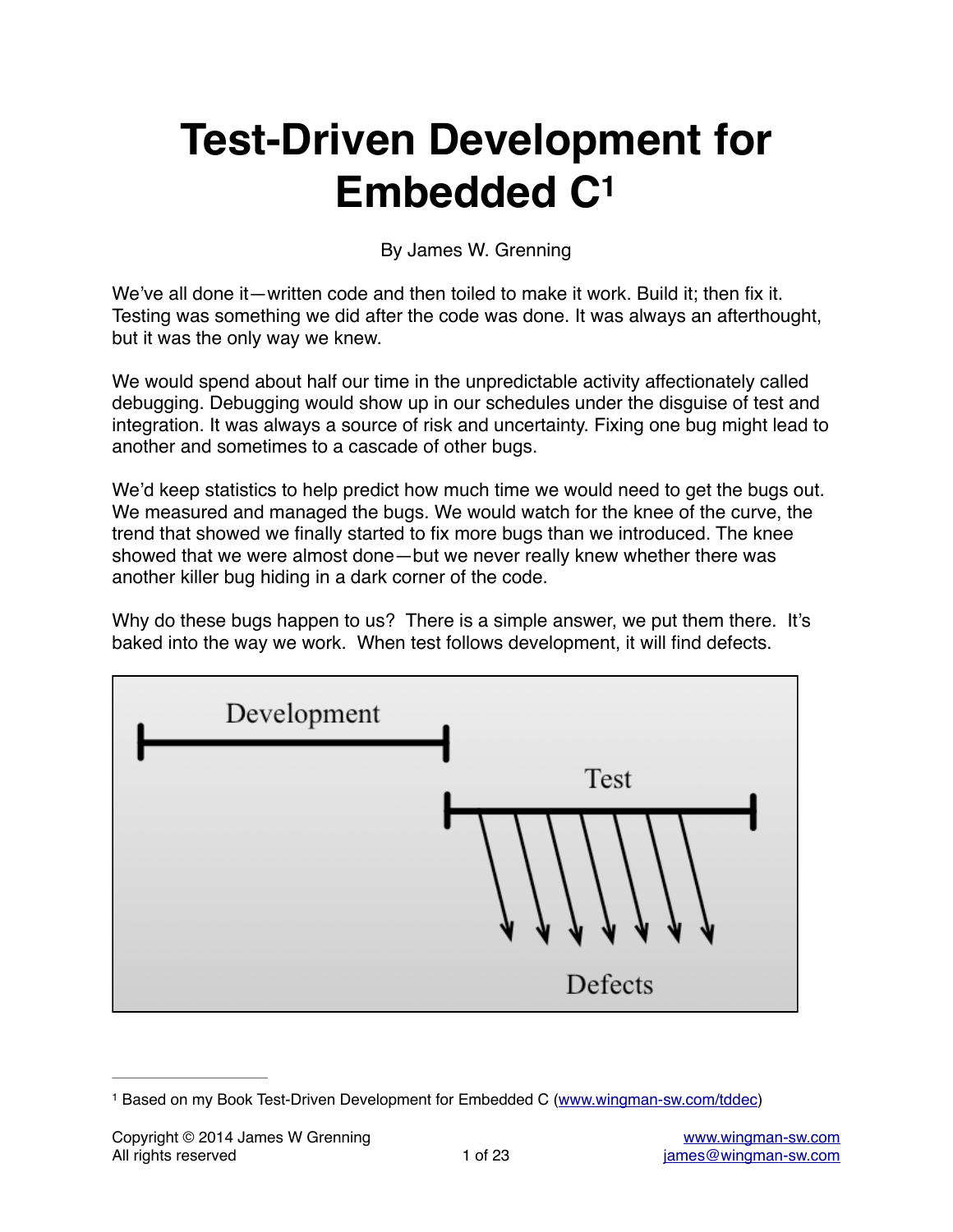We make mistakes when we develop; the tests' job is to find the defects. If we are any good at testing, we'll find bugs. Following development by test means we will have to find, fix and manage a boat load of defects.

Let's talk about Debug Later Programming (DLP), the most popular way to program known today. DLP is very risky. It means that we will have to find bugs. We can't be sure when the bugs will show themselves. We are not sure how long it will take to find them. This diagram illustrates the physics of DLP:



When the time to discover a bug  $(T_d)$  increases, the time to find a defect's root cause (Tfind) also increases, often dramatically. If it's a few hours, days, weeks or months from introduction to discovery we lose context and must start the bug hunt. For the cases where defects are found outside of development, or the current phase, then the bug also has to be managed.

For some bugs, the time to fix the bug  $(T_{fix})$  is often not impacted by  $T_d$ . But if the mistake is compounded by other code building on top of a wrong assumption,  $T_{fix}$  may increase dramatically as well. Some working features, may also depend on the bug! Some bugs lay undetected or unfound for years.

In the quest to avoid the rush at the bottom of the waterfall, QA started to write regression test so they could quickly run regression tests and find new side effect defects. But we still got surprised; a small mistake could take days, weeks, or months to find. Some were never found.

Some insightful people saw that short cycles led to fewer problems. They saw that aggressive test automation saved time and effort. Tedious and error-prone work did not have to be repeated. Tests could be run without the great expense incurred when mobilizing a small army of manual testers. Side effects were detected quickly; debug sessions were avoided. The hidden defect, a root cause of schedule variability, was contained, and more predictable schedules emerged. Less time was spent chasing bugs at the end of development.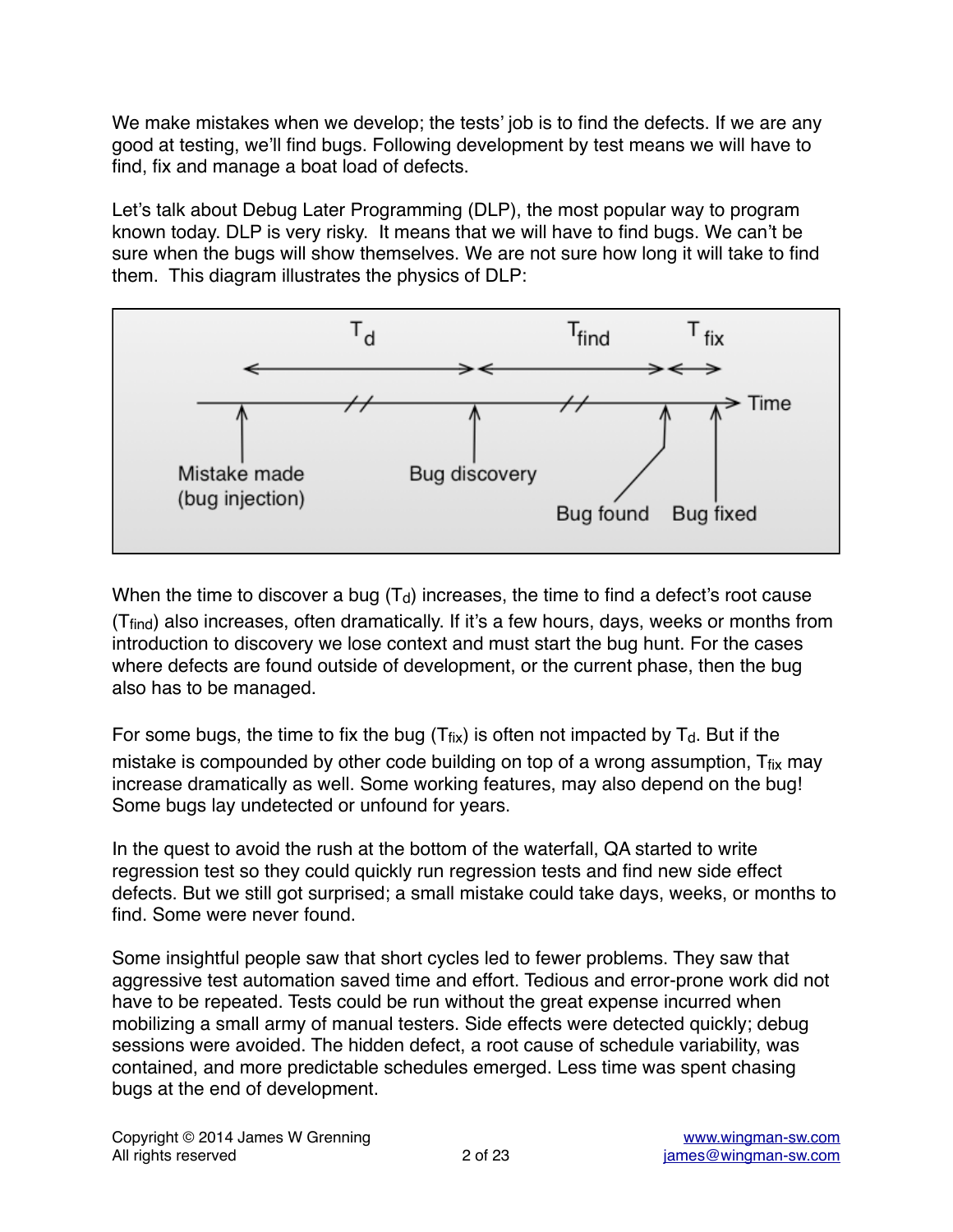I first learned of Test-Driven Development from Kent Beck's book Extreme Programming Explained [bec00]. In TDD test and production code are developed concurrently in a tight feedback loop.

The TDD Microcycle looks like this:

- 1. Write a test
- 2. Watch it not compile
- 3. Make it compile, but fail
- 4. Make it pass
- 5. Refactor (clean up any mess)
- 6. Repeat until done

The writing of test code and production code is integrated. If we make a mistake and the new test does not pass, we know right away and can fix it. If we get the new test to pass, but introduce an unintended consequence (a bug) the tests tell us. In this activity we write unit test not in prose, but in unambiguous code. Tests are automated and plugged into a unit test harness. Running a retest is free!



When test and code writing are integrated, we prevent defects. Not all defects, but many of them. This process is designed to prevent defects, and it has a profound effect on design and how we spend our time.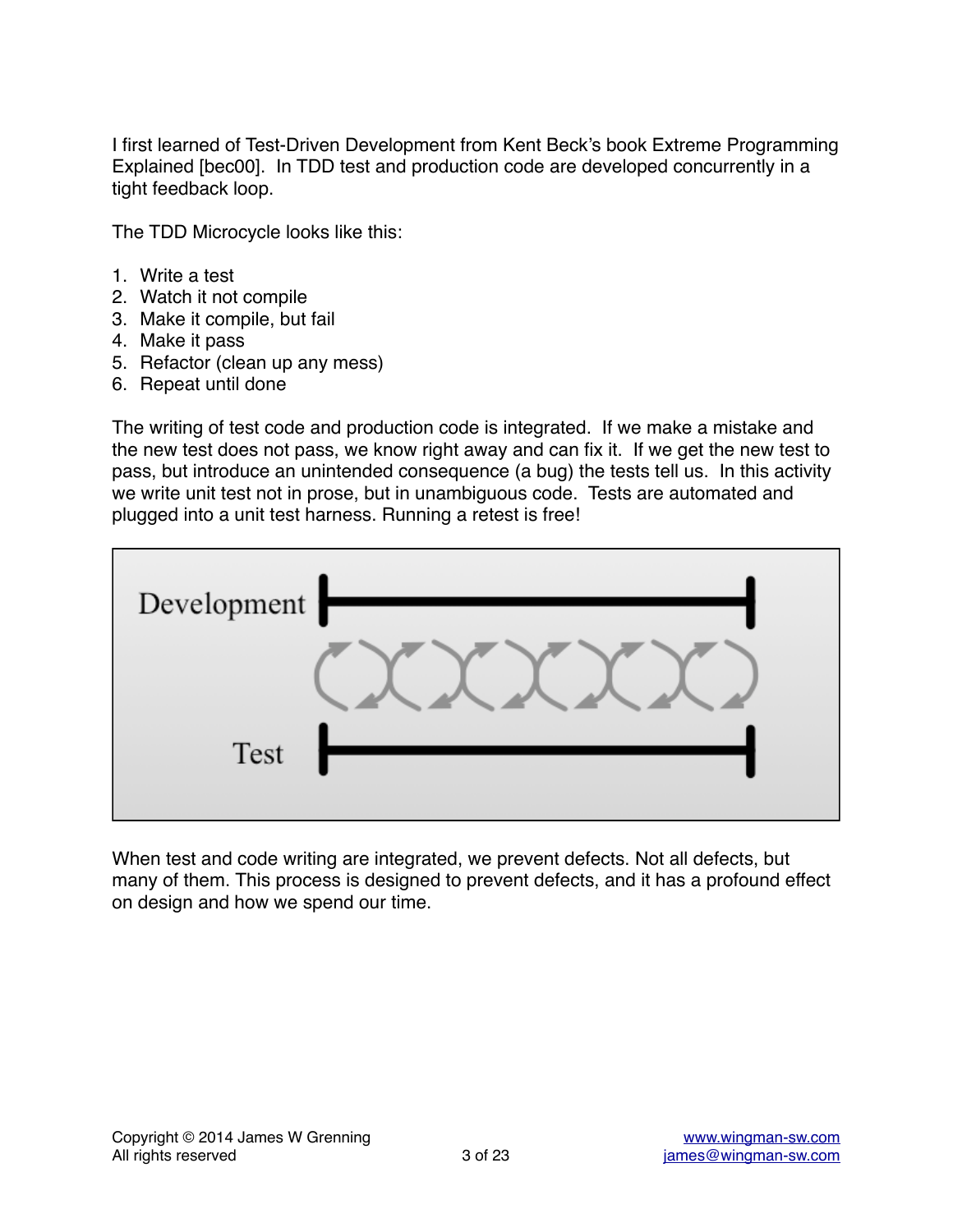When we have tests drive our code and designs, the physics of development is different.



When the time to discover a bug  $(T_d)$  approaches zero, the time to find the bug (T<sub>find</sub>) also approaches zero. A code problem, just introduced, is often obvious. When it is not obvious, the developer can get back to a working system by simply undoing the last change. T $f_{\text{find}} + T_{\text{fix}}$  is as low as it can get, given that things can only get worse as time clouds the programmer's memory and as more code depends on the earlier mistake. In comparison, TDD provides feedback immediately! Immediate notification of mistakes prevents bugs. If a bug lives for less than a few minutes, is it really a bug? No, it's a prevented bug. TDD is defect prevention. DLP institutionalizes waste.

# **The 30G Zune Bug**

Test-Driven Development might have helped to avoid an embarrassing bug, the Zune bug. The Zune is the Microsoft product that competes with the iPod. On December 31, 2008, the Zune became a brick for a day. What was special about December 31, 2008? It's New Year's Eve and the last day of a leap year, the first leap year that the 30G Zune would experience.

Many people looked into the Zune bug and narrowed the problem down to a function in the clock driver. Although this is not the actual driver code, it does suffer from exactly the same bug. See if you can find the cure for the Zune's infinite loop in this code: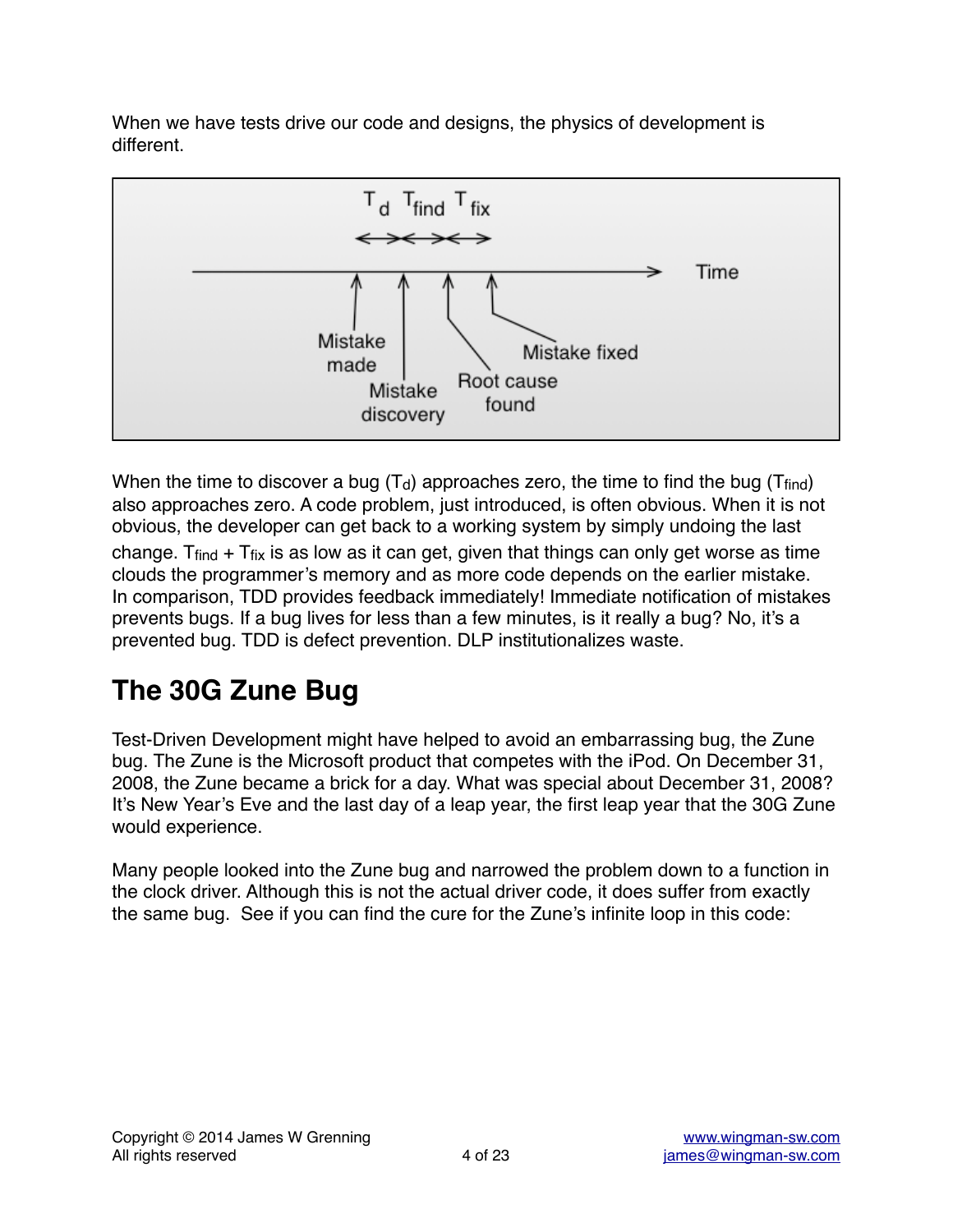```
static void SetYearAndDayOfYear(RtcTime * time)
{
     int days = time->daysSince1980;
     int year = STARTING_YEAR;
    while (days > 365) {
         if (IsLeapYear(year))
         {
            if (days > 366)
\{days - 366;
               year += 1; }
         }
         else
         {
           days - 365;
           year += 1;
        }
     }
     time->dayOfYear = days;
     time->year = year;
}
```
Many code-reading pundits reviewed this code and came to the same wrong conclusion that I did. We focused in on the boolean expression (days > 366). The last day of leap year is the 366th day of the year, and that case is not handled correctly. On that day, this function never returns! I decided to write some tests for SetYearAndDayOfYear( ) to see whether changing boolean to (days >= 366) fixes the problem, as about 90 percent of the Zune bug bloggers predicted.

After getting this code into the test harness, I wrote the test case that would have saved many New Year's Eve parties:

```
TEST(RtcTime, 2008_12_31_last_day_of_leap_year)
{
     int yearStart = daysSince1980ForYear(2008);
     rtcTime = RtcTime_Create(yearStart+366);
     assertDate(2008, 12, 31, Wednesday);
}
```
Just like the Zune, the test goes into an infinite loop. After killing the test process, I apply the popular fix based on reviews by thousands of programmers. Much to my surprise, the test fails; SetYearAndDayOfYear() determines that it is January 0, 2009. New Year's Eve parties have their music but the Zune would still have a bug; it's now visible and easily fixable.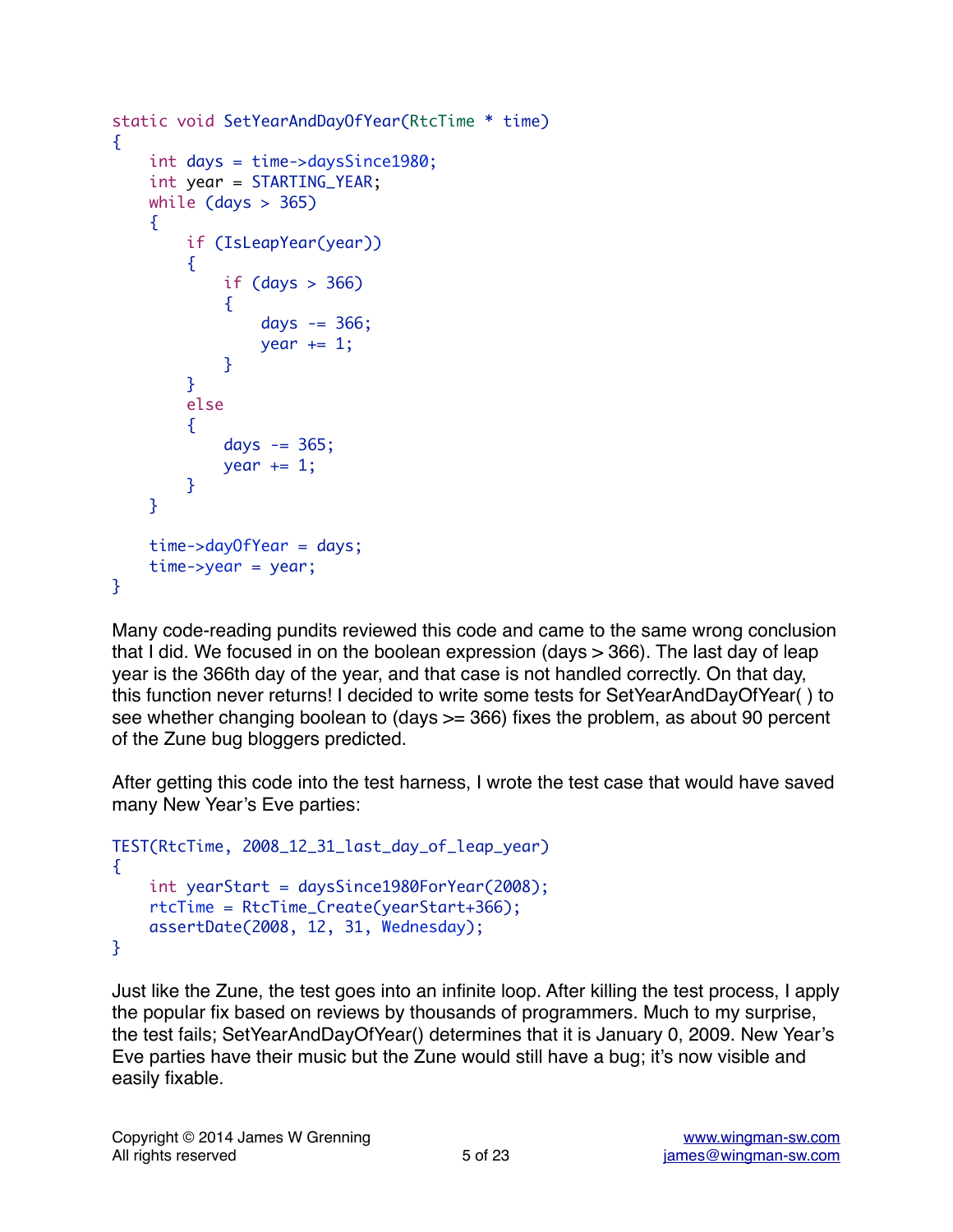With that one test, the Zune bug could have been prevented. The code review by the masses got it close, but still the correct behavior eluded most reviewers. I am not knocking code reviews; they are an important part of software development. But running the code is the only way to know for sure.

You wonder, how would we know to write that one test? We could just write tests where the bugs are. The problem is we don't know where the bugs are; they can be anywhere. So, that means we have to write tests for everything, at least everything that can break. It's mind-boggling to imagine all the tests that are needed. But don't worry. You don't need a test for every day of every year; you just need a test for every day that matters.

Finally, let's get around to answering "Why do we need TDD?" We need TDD because we're human and we make mistakes. Computer programming is a very complex activity. Among other reasons, TDD is needed to systematically get our code working as intended and to produce the automated test cases that keep the code working.

# **Getting Ready to Test-Drive**

Before starting to write tests its a good idea to know where you are going. You don't need all the answers, but must have a general idea and know some specifics (like an architectural vision and the specific module or feature you are starting with). Some say there is no high-level design in TDD. TDD can fit into many software development processes, though its roots are in evolutionary design. TDD does not dictate how much high-level design you need; every development effort has its own needs. Though with TDD, you probably need less upfront design than you currently do. TDD supports an evolving design and avoids analysis paralysis.

Let's say we are developing something that needs a circular buffer, a FIFO that holds integers. We've decided we need it and its time to work on it. Devising a list of tests is a good way to get the ball rolling. We know we'll put integers in, and take them out. We will be able to check of the buffer is full or empty. We can size it to our needs. Grab a note pad and make a list of tests like this:

| Círcular Buffer Tests         |  |
|-------------------------------|--|
| Initially Empty               |  |
| Transition to empty           |  |
| Transítíon to Full            |  |
| Transition from Full          |  |
| Put-Get FIFO                  |  |
| Put to full                   |  |
| Get from empty                |  |
| Fílled but not wrapped around |  |
| Wrap around                   |  |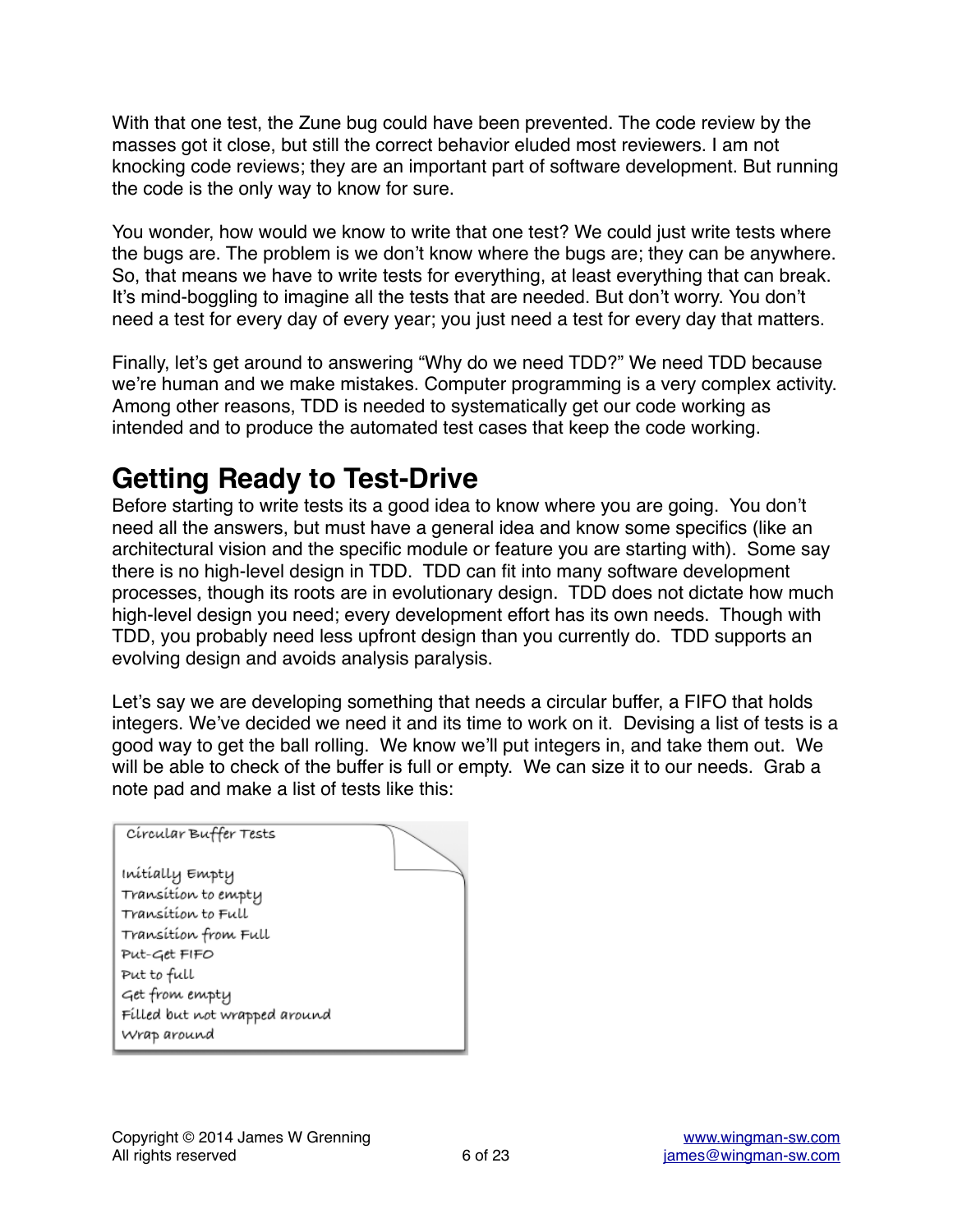Don't worry if the list is not 100% complete. It never will be, and if it is, you spent too much time one it. You will discover and expand the tests as you go. Do not get stuck in analysis paralysis composing a test list.

Once you have the test list, get your test fixture ready. I'll use CppUTest, a C and C++ test harness. In my book I use a C-only test harness in the early chapters. CppUTest is a more convenient to use, so I use it here. The CircularBuffer tests will be organized around a TEST\_GROUP in a file called CircularBufferTest.cpp.

```
#include "CppUTest/TestHarness.h"
```

```
extern "C"
{
#include "common.h"
#include "CircularBuffer.h"
}
TEST_GROUP(CircularBuffer)
{
     CircularBuffer buffer;
     void setup()
     {
         buffer = CircularBuffer_Create();
     }
     void teardown()
    \{ CircularBuffer_Destroy(buffer);
     }
};
```
The parameter of the TEST\_GROUP macro is the name of the test group. It also happens to be the name of the module we are testing. There are two special functions in the TEST\_GROUP, setup() and teardown(). setup() is run before every TEST, and teardown() is run after every TEST. This way each TEST gets a fresh copy. I have not shown you what a TEST is, so we better get to that.

The CircularBuffer module is one of the easier things to test because there are no external dependencies. It can be tested through its interface. How it behaves is a function of its state. For example, immediately after the buffer is created, it should be empty. Here's the TEST that checks that.

```
TEST(CircularBuffer, EmptyAfterCreation)
{
     CHECK_TRUE(CircularBuffer_IsEmpty(buffer));
}
```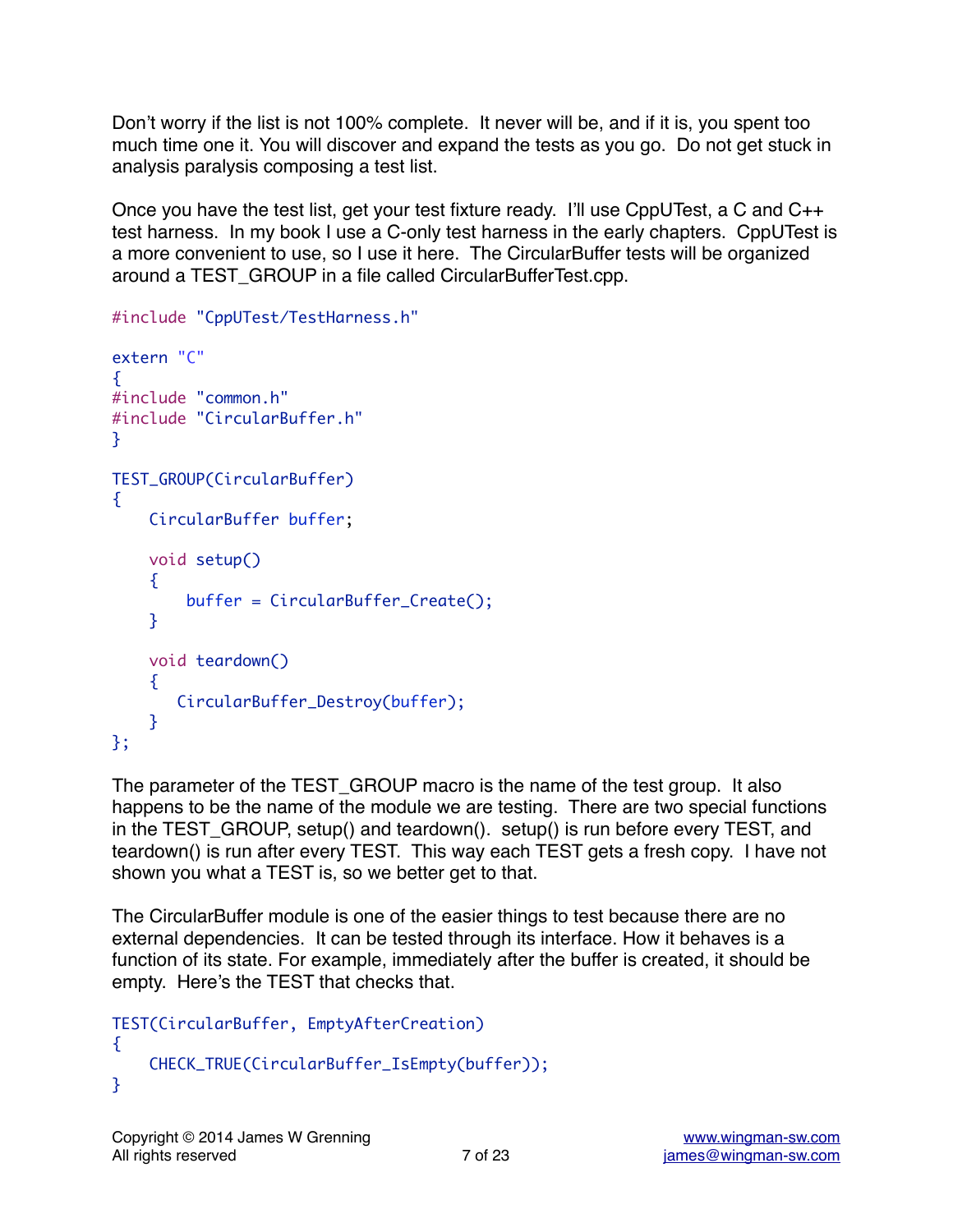The first parameter of the TEST macro matches its TEST\_GROUP. Keep in mind that we are test-driving, so CircularBuffer\_IsEmpty does not exist. So now we start following TDD. This state machine shows the steps we go through.



After writing the test and compiling, we are at the "Make the test compile" state. That makes us add the CircularBuffer\_IsEmpty function prototype to the header file, like this:

```
#ifndef D_CircularBuffer_H
#define D_CircularBuffer_H
typedef struct _CircularBuffer * CircularBuffer;
CircularBuffer CircularBuffer_Create();
void CircularBuffer_Destroy(CircularBuffer);
int CircularBuffer_IsEmpty(CircularBuffer);
```
#### #endif

I added the create and destroy functions, as well as other boilerplate code, before we started using a shell script (I like to automate repetitive and boring tasks). It is a common starting point for a multiple-instance module.<sup>2</sup> The multiple-instance module

<sup>2</sup> See my other talk ESC-204, SOLID Designs for Embedded C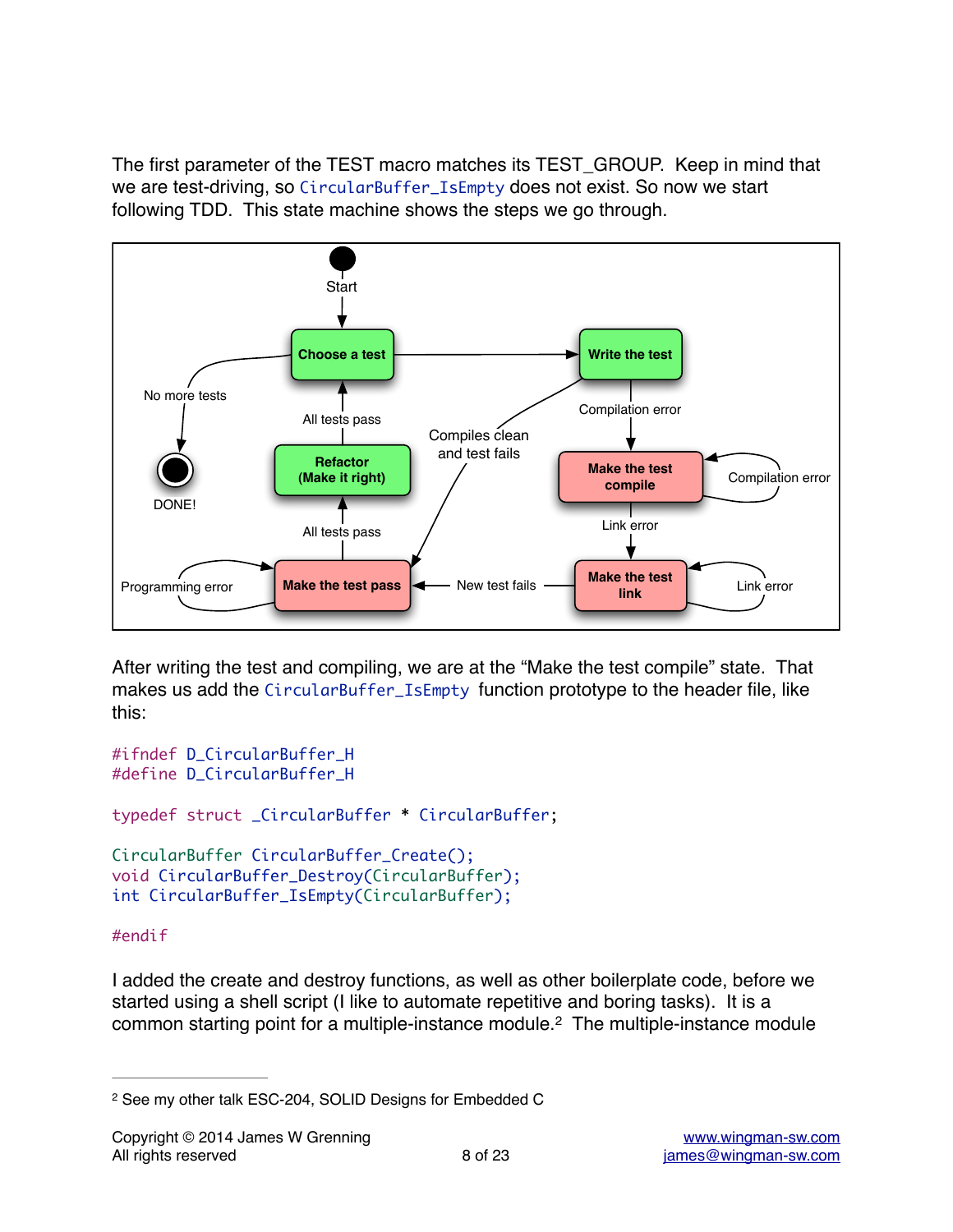uses an opaque datatype (or abstract data type [Lis74]) that hides the structure details in the C file.

Now when you compile, you move to the next step with a link error. In TDD we want to focus on solving one problem at a time, so we don't have to go chasing problems all over the place. Notice in the state machine that when leaving the "Make the test link" state that we expect the new test to fail. This assures us that the test is capable of detecting the wrong results. We resolve the link problem with this implementation; it is hardcoded with a return result that fails the test.

```
int CircularBuffer_IsEmpty(CircularBuffer self)
{
     return FALSE;
}
```
The test harness now gives this result:

.

```
tests/util/CircularBufferTest.cpp:86: error: 
     Failure in TEST(CircularBuffer, EmptyAfterCreation)
     CHECK_TRUE(CircularBuffer_IsEmpty(buffer)) failed
```
Errors (1 failures, 1 tests, 1 ran, 1 checks, 0 ignored, 0 filtered out, 1 ms)

The test result output shows the exact problem and it's location. Next in the TDD state machine is to make the test pass. We make it pass with a simple and incomplete implementation like this:

```
int CircularBuffer_IsEmpty(CircularBuffer self)
{
     return TRUE;
}
```
Not the test run reports that all tests pass.

OK (1 tests, 1 ran, 1 checks, 0 ignored, 0 filtered out, 1 ms)

OK, now we are in maintenance. Not so fast you say? Am I going to leave the hardcoded return result? Yes! As we add more tests the implementation will grow and become more complete. Let's go a little further. Here is the next test: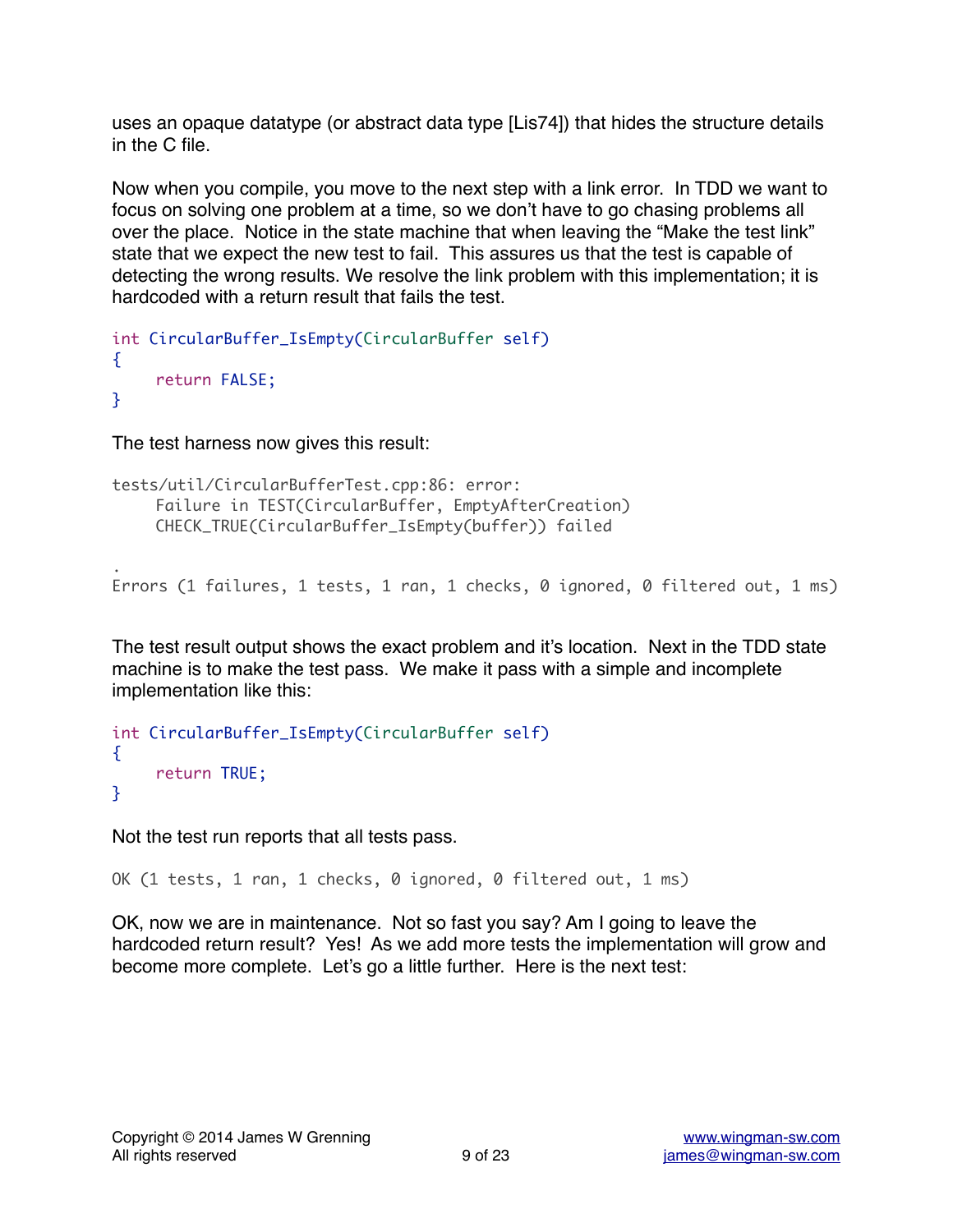```
TEST(CircularBuffer, NotEmpty)
\{ CircularBuffer_Put(buffer, 31415926);
     CHECK_FALSE(CircularBuffer_IsEmpty(buffer));
}
```
This test drives us to implement another interface, CircularBuffer\_Put, and has us test another boundary condition, the transition from empty to not empty. Now the hard coded return result will not work. So we can think about how a CircularBuffer works (I know, we've already been thinking about it). Let's look at this diagram to cement our thinking.



We can anticipate that we will need two indexes. For the current tests a single index will do. If the index is zero, the buffer is empty (at least for our current test scenarios). Following the state machine, we'd add the interface and see the link error, then add an empty implementation for CircularBuffer\_Put and watch the test fail. I'll leave that to your imagination this time. Here is the minimal implementation that makes both the tests pass:

```
int CircularBuffer_IsEmpty(CircularBuffer self)
{
    return self->index == 0;
}
void CircularBuffer_Put(CircularBuffer self, int value)
{
     self->index++;
}
```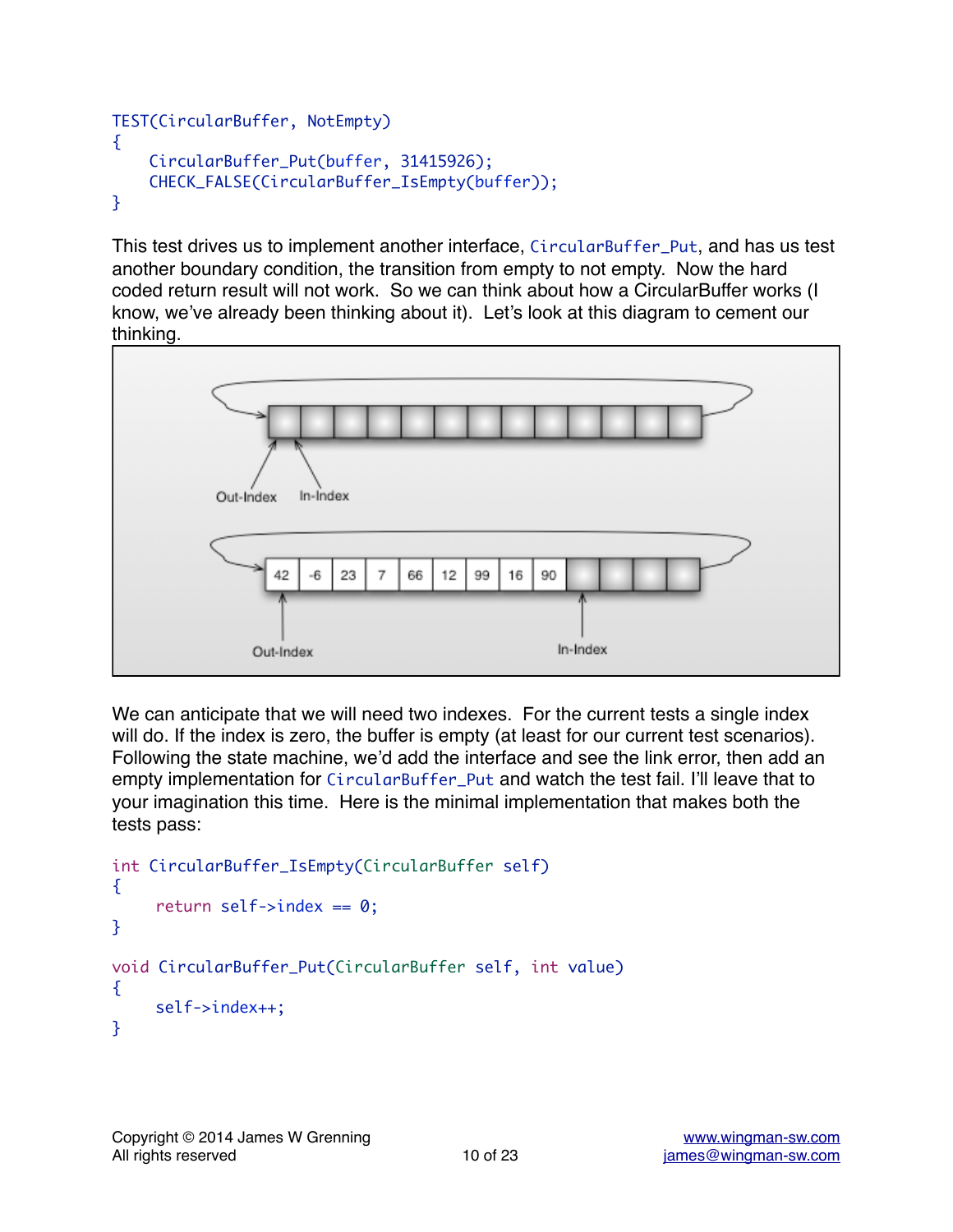This is obviously not the final code, but it is a step in the right direction. Lets make it a little more complete by transitioning back to empty after a put. This will get both the in and out indexes in place.

```
TEST(CircularBuffer, NotEmptyThenEmpty)
\{ CircularBuffer_Put(buffer, 42);
     CircularBuffer_Get(buffer);
     CHECK_TRUE(CircularBuffer_IsEmpty(buffer));
}
```
Like usually, we walk through the state machine, solving one problem at a time. This implementation passes all three of our tests:

```
int CircularBuffer_IsEmpty(CircularBuffer self)
{
     return self->index == self->outdex;
}
void CircularBuffer_Put(CircularBuffer self, int value)
{
     self->index++;
}
int CircularBuffer_Get(CircularBuffer self)
\{ self->outdex++;
     return -1;
}
```
In reflection, the first few tests are driving us to define the interface, trying the interface out and writing boundary tests. The implementations are incomplete, but the tests are correct. The tests are the safety net as we grow the CircularBuffer's capabilities.

We are doing what Kent Beck calls, "Fake it 'til you make it". How long do we fake it, isn't that wasteful? The fakes are so easy, there is little waste. Getting the feedback, and solving one problem at a time keeps us from having to hunt for mistakes. We choose partial implementations that are a step in the right directions. When should you stop faking it? When it is easier to make it.

This next test will cause us to stop ignoring the input parameters and store them into an integer array. The test drives out faking the return result.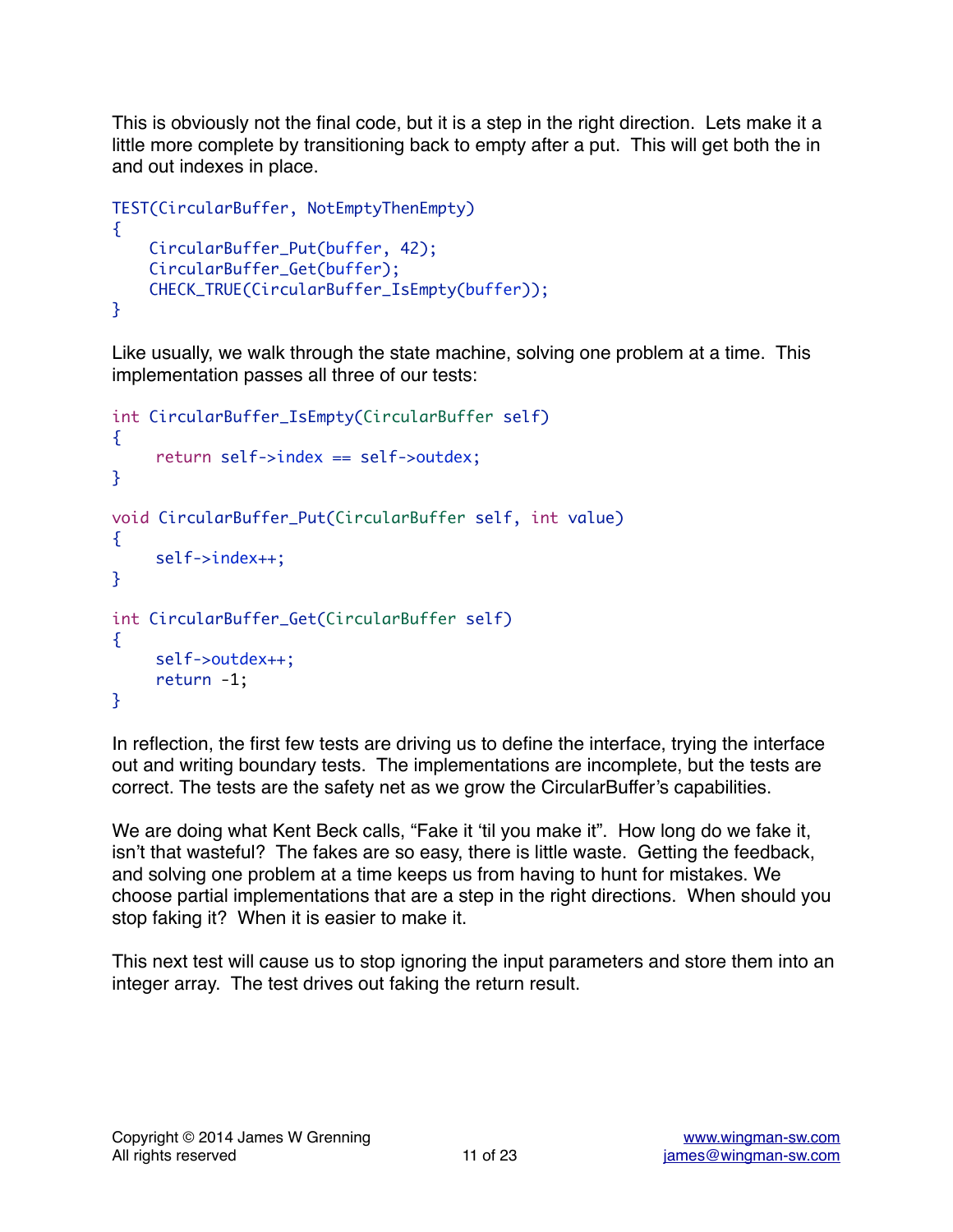```
TEST(CircularBuffer, GetPutAFew)
\{ CircularBuffer_Put(buffer, 1);
     CircularBuffer_Put(buffer, 2);
     CircularBuffer_Put(buffer, 3);
     LONGS_EQUAL(1, CircularBuffer_Get(buffer));
     LONGS_EQUAL(2, CircularBuffer_Get(buffer));
     LONGS_EQUAL(3, CircularBuffer_Get(buffer));
}
```
The implementation needed now would not worry about a full buffer, wrapping around or other edge conditions yet. We need tests for those. The supporting implementation could use a big enough linear array. Once we make this test pass, we move on to dealing with those other cases.

While you are getting used to TDD it is hard to resist writing code that is not called for by the tests. It is likely that at least some of the code that gets ahead of the tests will not be thoroughly tested. You will also discover that sometimes your idea of what is needed is more complex than what is really needed. We do TDD to make sure our code is thoroughly tested and is simple.

I'll leave completing the CircularBuffer as an exercise.

### **What about code with dependencies?**

When we are test driving code with dependencies, sometimes we need to stub out the depended upon code. It means we must carefully manage dependencies, and this means programming to interfaces. Let's say we are building a home automation system where the homeowner can schedule lights to turn on and off on specific days, at specific times. This diagram shows our initial design ideas: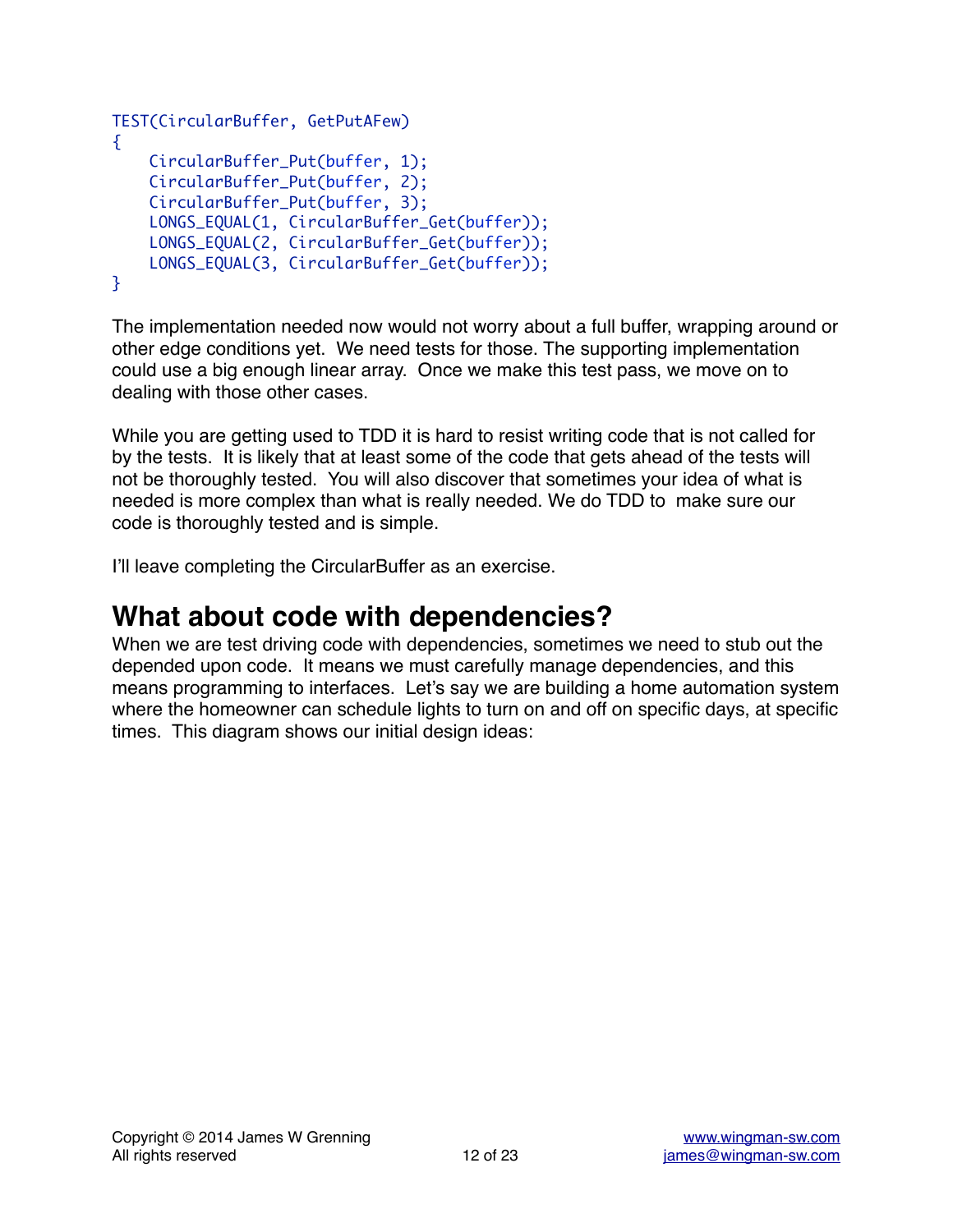

The console can schedule a light to turn on at a specific time. The LightScheduler keeps the schedule. The TimeService will wake up the LightScheduler through a callback once a minute. If there are any events scheduled for the current minute, the scheduler tell the LightController to turn on the scheduled light by its ID.

Testing this in the embedded target will be rather tedious and that means we won't do the tests very often. Here is a specific manual test procedure:

- 1. Schedule a light for Friday at 8:00 PM
- 2. Reset the system clock for Friday at 7:58
- 3. Wait until 7:59 and see that the light is not turned on
- 4. Wait until 8:00 and see that the light is turned on

Doing this once is OK, but we won't just do this procedure once… BORING! There are many more tests needed to check each day, weekday schedules and weekend schedules.

Instead we can build a test fixture so we can automate all the needed tests for the LightScheduler and run them in the blink of an eye. Here is the LightScheduler's unit test environment.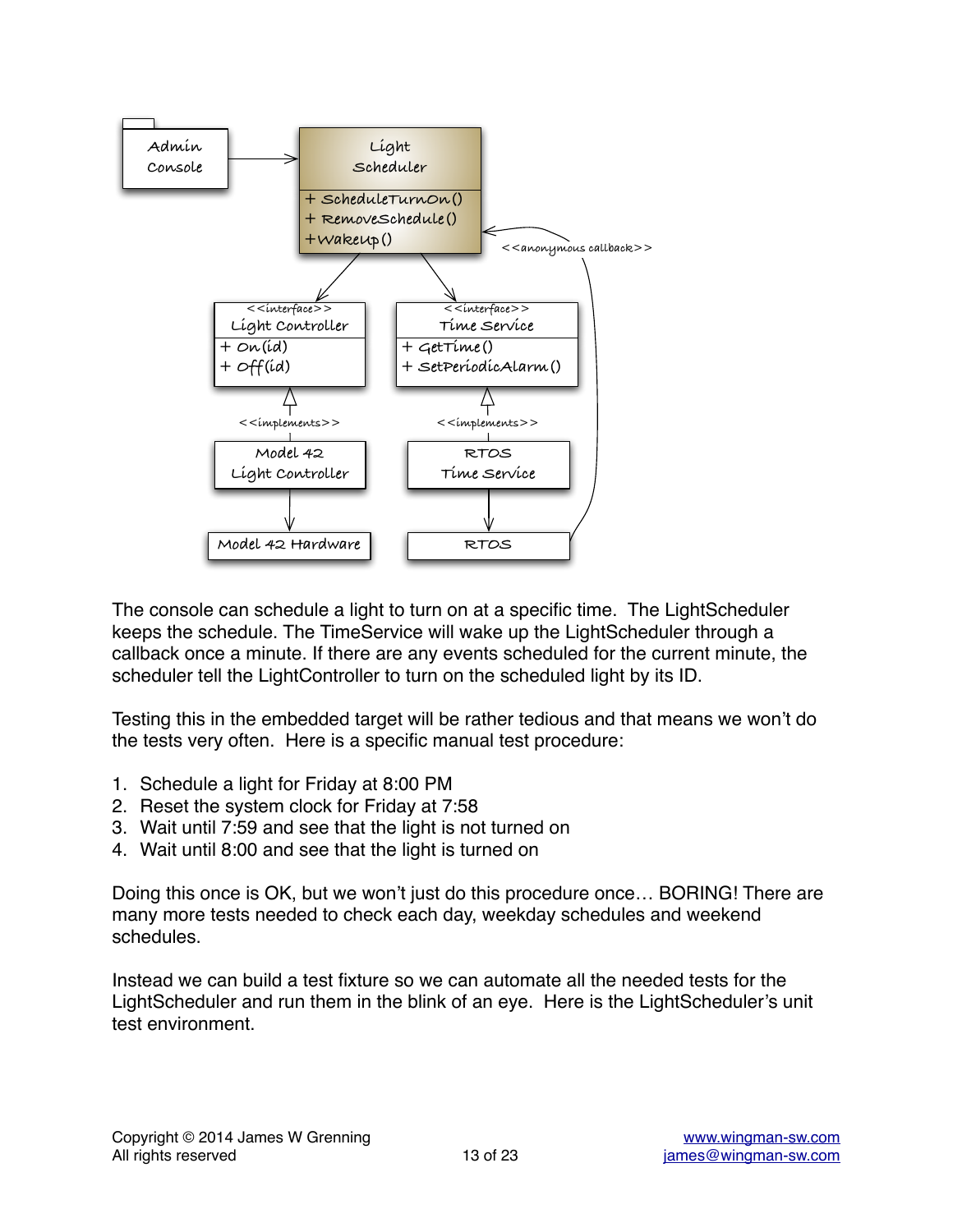

The test case takes the place of the client of the LightScheduler. The FakeTimeService replaces the TimeService during test as the LightControllerSpy does for the LightController. The LightScheduler has no idea that it is not working with test versions of its collaborators.

#### **Test Doubles**

The test stub's official name is a Test Double, as defined in Gerard Meszaros book xUnit Testing Patterns [Mes07]. Test doubles are usually simple. They implement the interface of the thing they are substituting. For example, here is the LightController interface: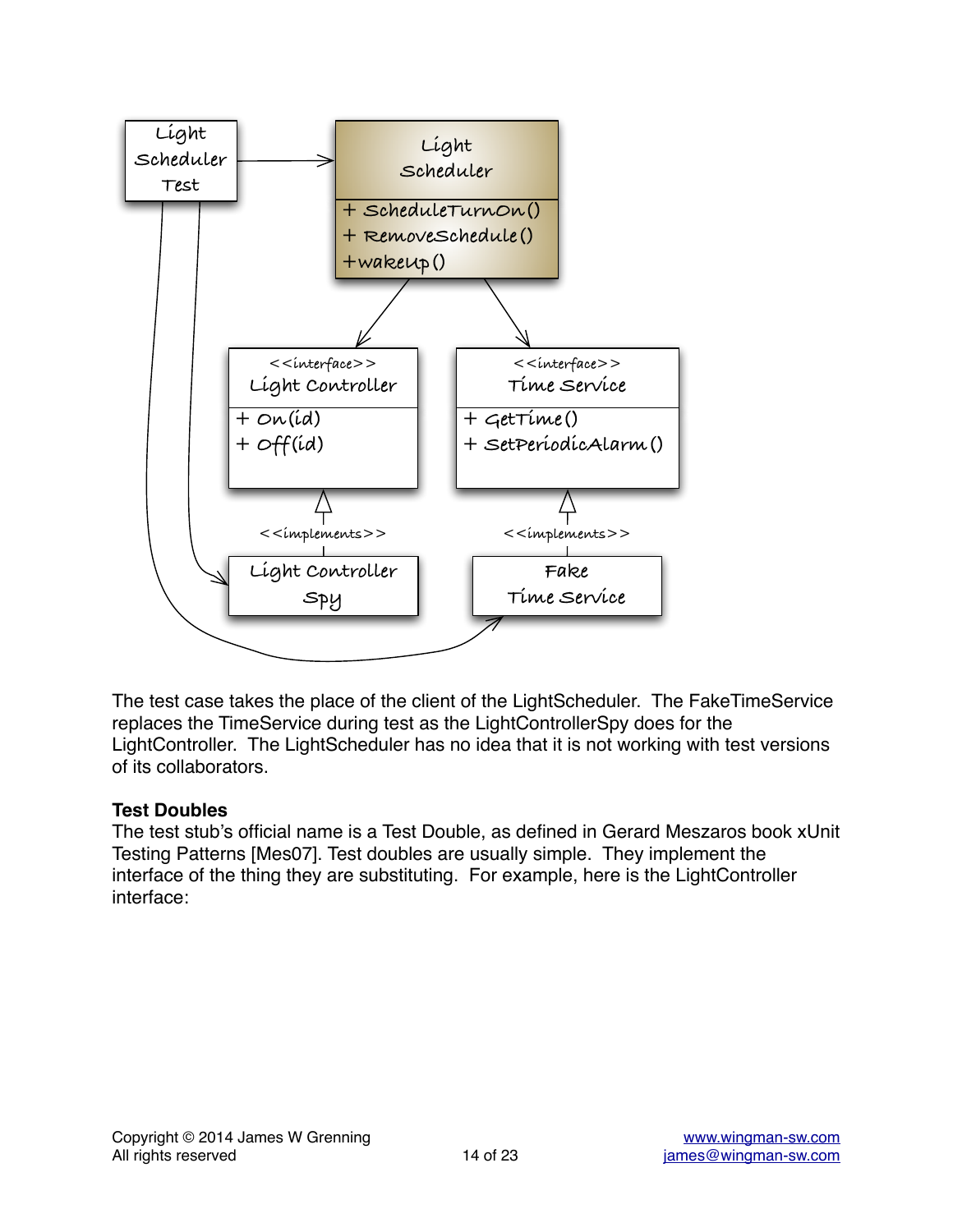```
#ifndef D_LightController_H
#define D_LightController_H
void LightController_Create(void);
void LightController_Destroy(void);
void LightController_On(int id);
void LightController_Off(int id);
```
#### #endif

The interface includes everything needed to turn on or off some light by its ID. It is independent of any particular hardware implementation. The LightControllerSpy has the same interface, plus a few more functions to access what the spy learns. The test double has a secret interface known only to the test cases. Here it is:

```
#ifndef D_LightControllerSpy_H
#define D_LightControllerSpy_H
#include "LightController.h"
enum
{
     LIGHT_ID_UNKNOWN = -1, LIGHT_STATE_UNKNOWN = -1,
    LIGHT_OFF = 0, LIGHT_ON = 1};
int LightControllerSpy_GetLastId(void);
int LightControllerSpy_GetLastState(void);
```
#### #endif

The spy implements test stub versions of the LightController interface and the secret interface like this: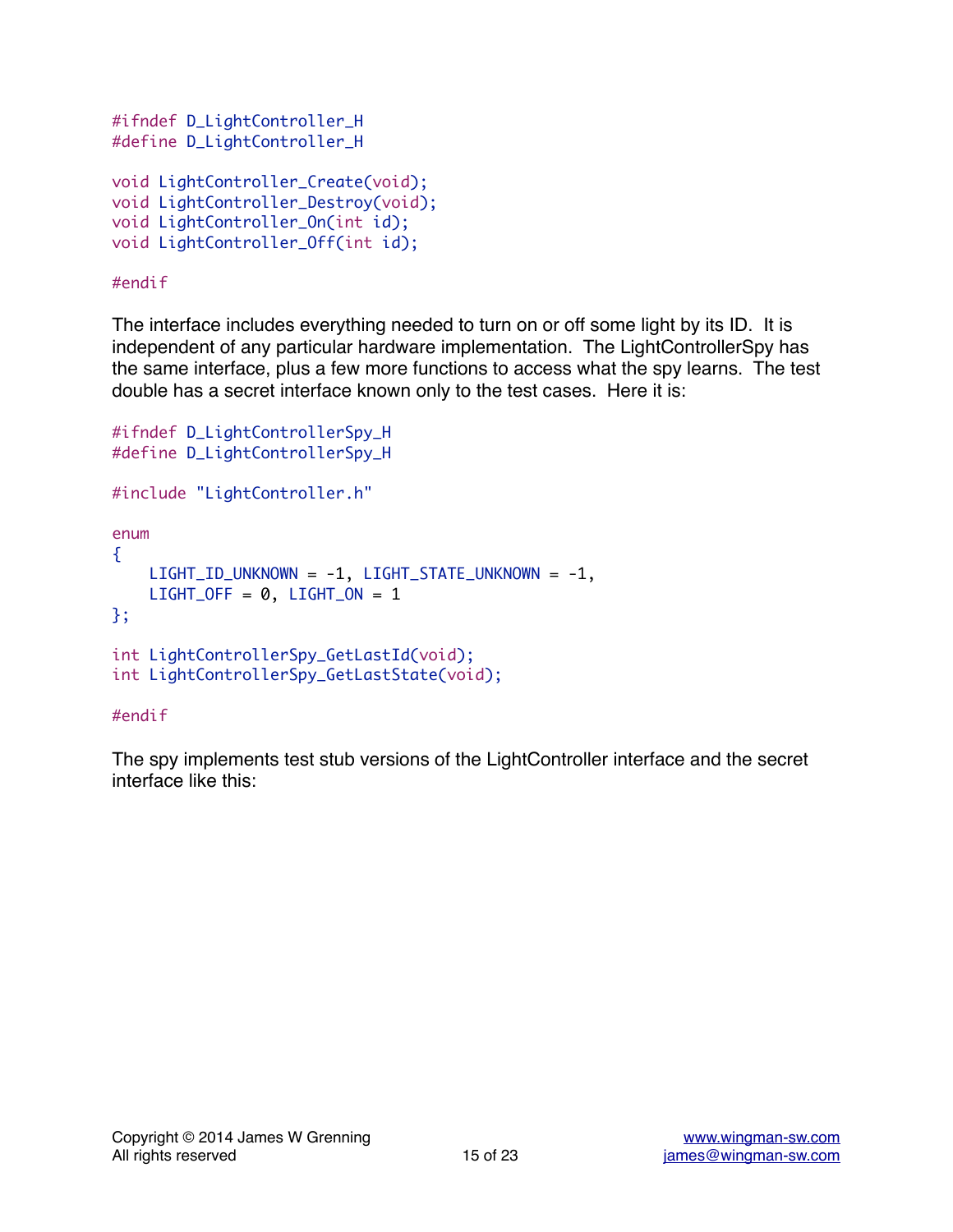```
#include "LightControllerSpy.h"
#include "memory.h"
static int lastId;
static int lastState;
void LightController_Create(void)
\{ lastId = LIGHT_ID_UNKNOWN;
     lastState = LIGHT_STATE_UNKNOWN;
}
void LightController_Destroy(void)
{
}
int LightControllerSpy_GetLastId(void)
{
     return lastId;
}
int LightControllerSpy_GetLastState(void)
\{ return lastState;
}
void LightController_On(int id)
{
    lastId = id; lastState = LIGHT_ON;
}
void LightController_Off(int id)
\{lastId = id; lastState = LIGHT_OFF;
}
```
A spy implementation is usually very simple. The FakeTimeService allows the tests to override the time. It's pretty simple. The test case in the next section will give you an example of its usage.

#### **Test Cases Using Test Doubles**

Recall the manual test procedure for the light scheduled on Friday night. Here is a CppUTest version of the test case. I won't show the TEST\_GROUP. It basically has setup() call the initialization code needed for each test.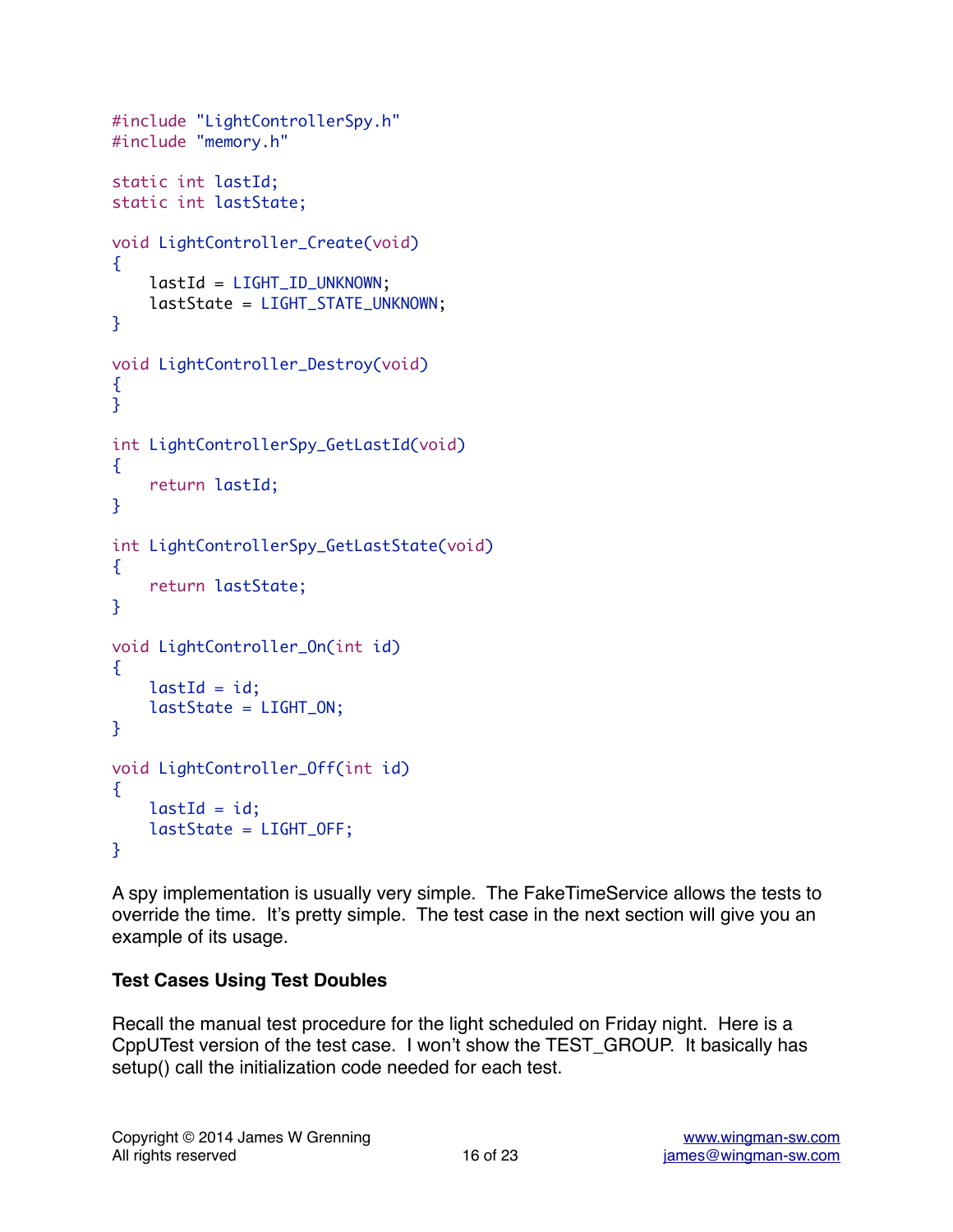```
TEST(LightScheduler, ScheduleOnFridayNotTimeYet)
\{ LightScheduler_ScheduleTurnOn(3, FRIDAY, 1200);
     FakeTimeService_SetDay(FRIDAY);
     FakeTimeService_SetMinute(1199);
     LightScheduler_Wakeup();
     LONGS_EQUAL(LIGHT_ID_UNKNOWN, LightControllerSpy_GetLastId());
     LONGS_EQUAL(LIGHT_STATE_UNKNOWN, LightControllerSpy_GetLastState());
}
```
In the above test case, a schedule is set to turn on light number 3 every Friday night at the 1200th minute (8:00PM). The time is faked to be 7:59 on Friday. The scheduler's callback function is called as the RTOS will do in the product. The last two lines interrogate the spy to make sure that no lights have been told to change their state. The test passes when they are still in their initial state of unknown.

This test check that the scheduler can tell when it is the scheduled time to turn on a light.

```
TEST(LightScheduler, ScheduleOnFridayItsTime)
{
     LightScheduler_ScheduleTurnOn(3, FRIDAY, 1200);
     FakeTimeService_SetDay(FRIDAY);
     FakeTimeService_SetMinute(1200);
     LightScheduler_Wakeup();
     LONGS_EQUAL(3, LightControllerSpy_GetLastId());
     LONGS_EQUAL(LIGHT_ON, LightControllerSpy_GetLastState());
}
```
The code that passes this test must turn on a light at the right time on the right day. Notice that the spy has remembered the ID of the light and the state the light was put in. I explore this example in a lot more detail in my book [Gre11].

With this test fixture we could write all the tests we need and run them in the blink of an eye, keeping our code running. I can see tests like these paying for themselves on their first run.

# **TDD Adapted to Embedded**

The TDD demonstrated so far could and would be run on your development machine. It is a good way to make concrete progress without being inhibited by hardware. I recommend using this dual-target approach where tests and code are first written and run on your development machine. Periodically, the test should also be run on the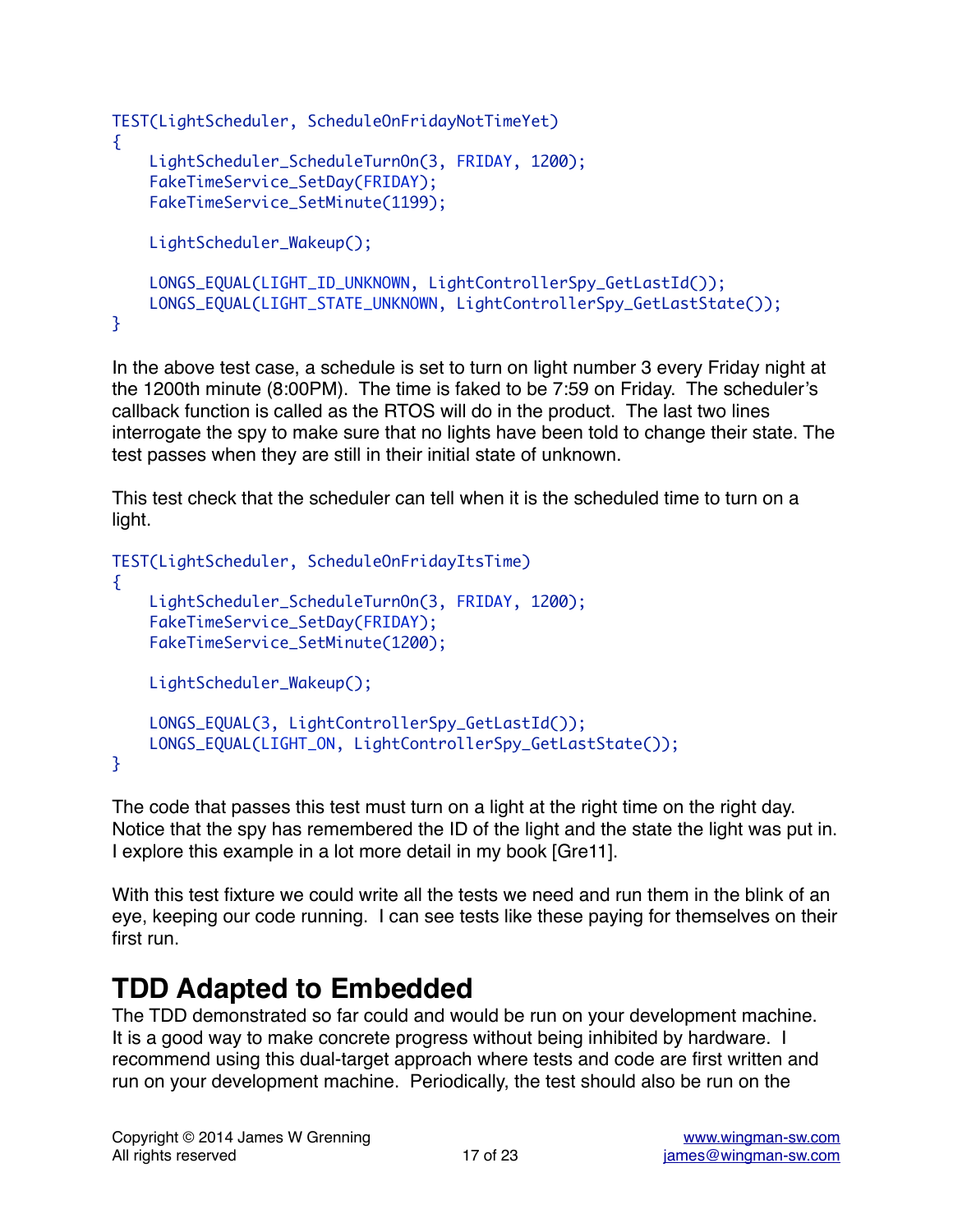target environment. Dual-targeting has advantages and risks. I'll cover those in the next subsections.

#### **Target Hardware Bottleneck**

Concurrent hardware and software development is a reality for many embedded development efforts. If software can be run only on the target, you will likely suffer unnecessarily from one or more of these time wasters:

- Target hardware is not ready until late in the delivery cycle, delaying software testing.
- Target hardware is expensive and scarce. This makes developers wait and build up mounds of unverified work.
- When target hardware is finally available, it may have bugs of its own. The mound of untested software has bugs too. Putting them together makes for difficult debugging, long days, and plenty of finger pointing.
- Long target build times waste valuable time during the edit, compile, load, and test cycle.
- Long target upload times waste valuable time during the edit, compile, load, and test cycle.
- Long target upload times lead to batching numerous changes in one build, which means that more can go wrong, leading to more debugging.
- Compilers for the target hardware are typically considerably more expensive than native compilers. The development team may have a limited number of licenses available, adding expense and possible delays.

You likely experience some of these problems. They slow progress and reduce feedback needed to build today's complex systems. TDD and dual-targeting can help open the bottleneck, but it has risks.

#### **Risks of Dual-Targeting**

Testing code in the development system builds confidence in your code before committing it to the target, but there are risks inherent in the dual-target approach. Most of these risks are because of differences between the development and target environments. These include:

- Compilers may support different language features.
- The target compiler may have one set of bugs, while the development system native compiler has another set of bugs.
- The runtime libraries may be different.
- The include filenames and features may be different.
- Primitive data types might have different sizes.
- Byte ordering and data structure alignments may be different.

Because of these risks, you may find that code that runs failure free in one environment experiences test failures in other environments.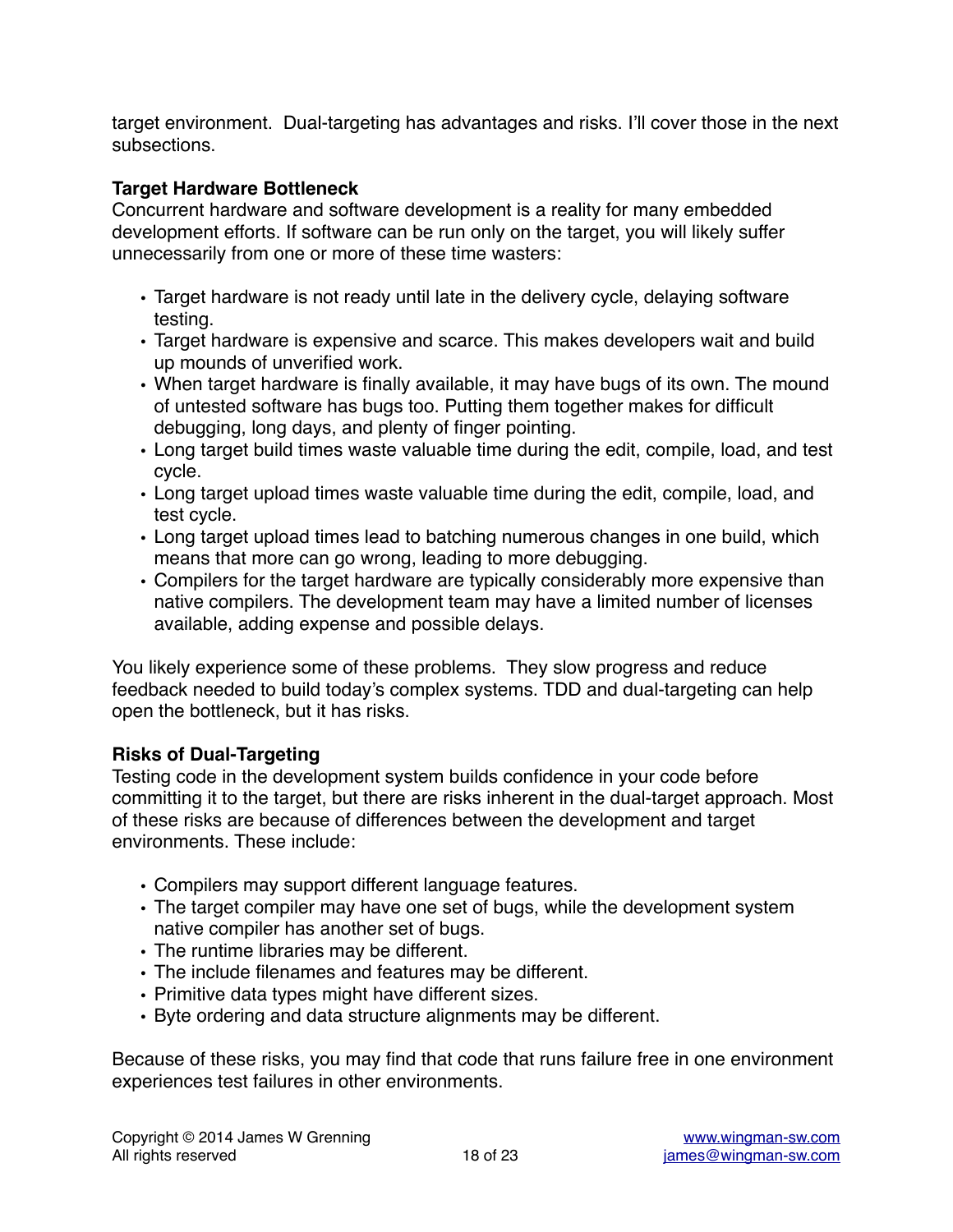The fact that there are potential differences in execution environments should not discourage you from dual-targeting. On the contrary, these are all workable obstacles on the path to getting more done. But it's best to take this path with eyes open and knowledge of some of the spear-filled pits that await further down the path. With the benefits and risks enumerated, let's see how the embedded TDD cycle overcomes the challenges, without compromising the benefits.

#### **The Embedded TDD Cycle**

TDD is most effective when the build and test cycle takes only a handful of seconds. A longer build and test time usually results in taking bigger steps; with the bigger steps come more things that can be broken, leading to more debugging when the test finally is run. The need for fast feedback leads us to move the TDD microcycle off the target to run natively on the development system. The TDD microcycle is the first stage of the embedded TDD cycle shown here:



Stage one gives you fast feedback while you are programming. Each change can be quickly verified. But you are building and running on your host development machine, so there can be differences. Stage 2 makes sure that your code compiles in both environments. Stage 3 makes sure that the code runs the same in both the host and the target processor. Sometimes stage 3 makes up for very constrained memory in the target. Stage 3 is not always needed if there is a reliable target with space to run the unit tests. Stage 4 runs the tests in the target. We could introduce some hardware dependent unit tests in stage 4. Stage 5 is what you are already used to doing, seeing if your system works as it should when it is fully integrated. It's a good idea to automate at least some of stage 5.

By going through these stages, we expect to find problems at the appropriate stage. For example we would expect each stage to help find these problems.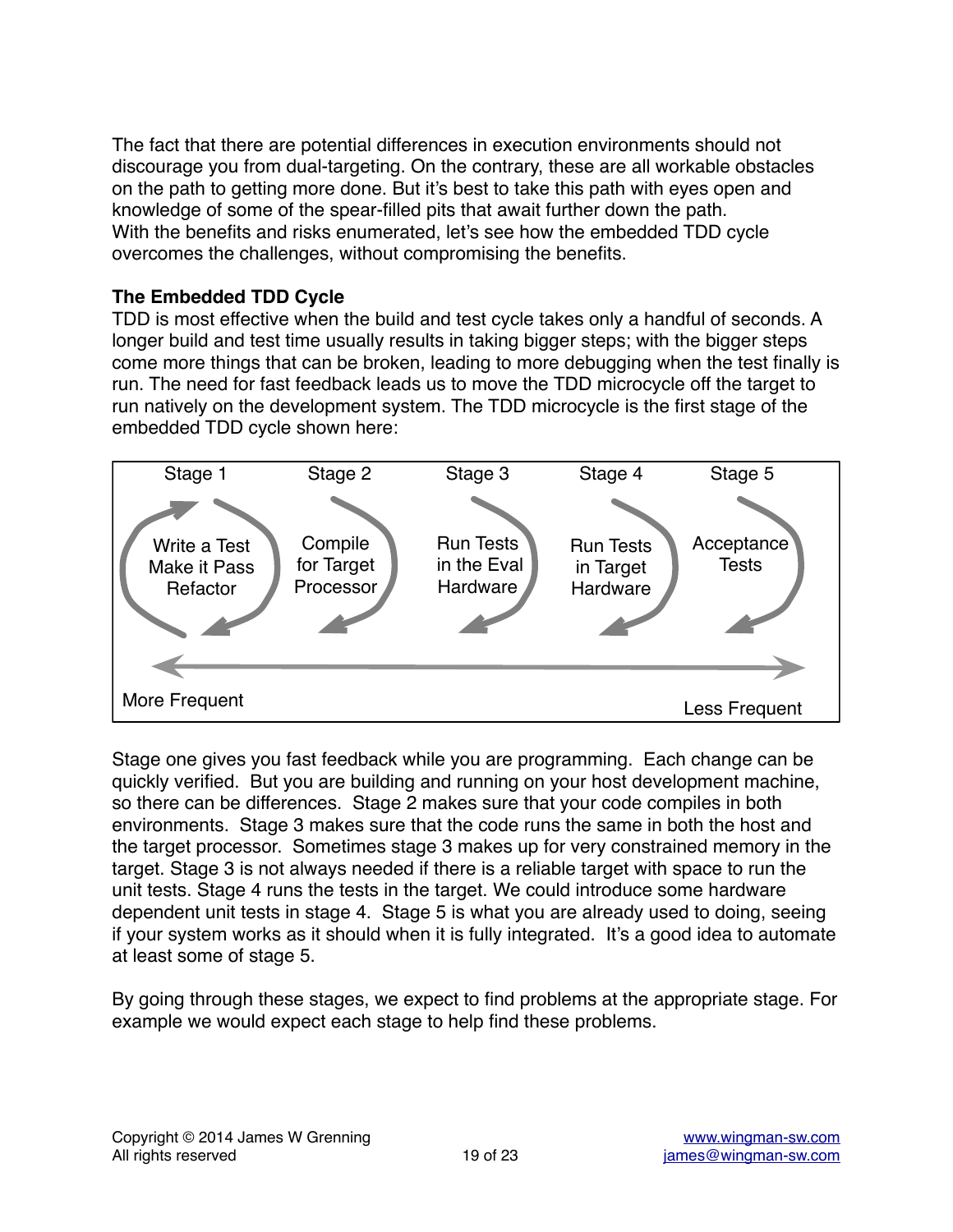| <b>Stage</b>   | <b>Problems Likely to Find in Stage</b>                                                                                        |
|----------------|--------------------------------------------------------------------------------------------------------------------------------|
| 1              | Logic, design, modularity, interface, boundary conditions                                                                      |
| $\overline{2}$ | Compiler compatibility (language features)<br>Library compatibility (header files, prototypes)                                 |
| 3              | Processor executions problems (bugs in compiler and standard libraries)<br>Portability problems (word size, alignment, endian) |
| 4              | Ditto stage 3<br>Hardware integration problems<br>Misunderstood hardware specifications                                        |
| 5              | Ditto stage 4<br>Misunderstood feature specification                                                                           |

The embedded TDD cycle won't prevent all problems. Though it should help to find the majority of the problems close to the time they are introduced and in an appropriate stage.

Stages 2 through 4 should be able to be executed manually and they should be executed automatically upon checkin or at least nightly. A continuous integration server (such as Cruise Control or Jenkins) can watch your source repository and initiate builds after checkin.

Something not mentioned here, is the role of functional tests. The unit tests you have seen in this paper are feedback to you, the programmer, that the code does what you think. Functional tests (also known as integration tests, Story Tests or Executable Use Cases) can take advantage of the test point developed for TDD to write higher level tests that show that specific features or system functionality meets the customer needs.

You can find out about Story Tests and Executable Use Cases in my paper presented at ESC Boston 2010 ([http://www.renaissancesoftware.net/papers.html,](http://www.renaissancesoftware.net/papers.html) [http://bit.ly/gIPQjn\)](http://bit.ly/gIPQjn)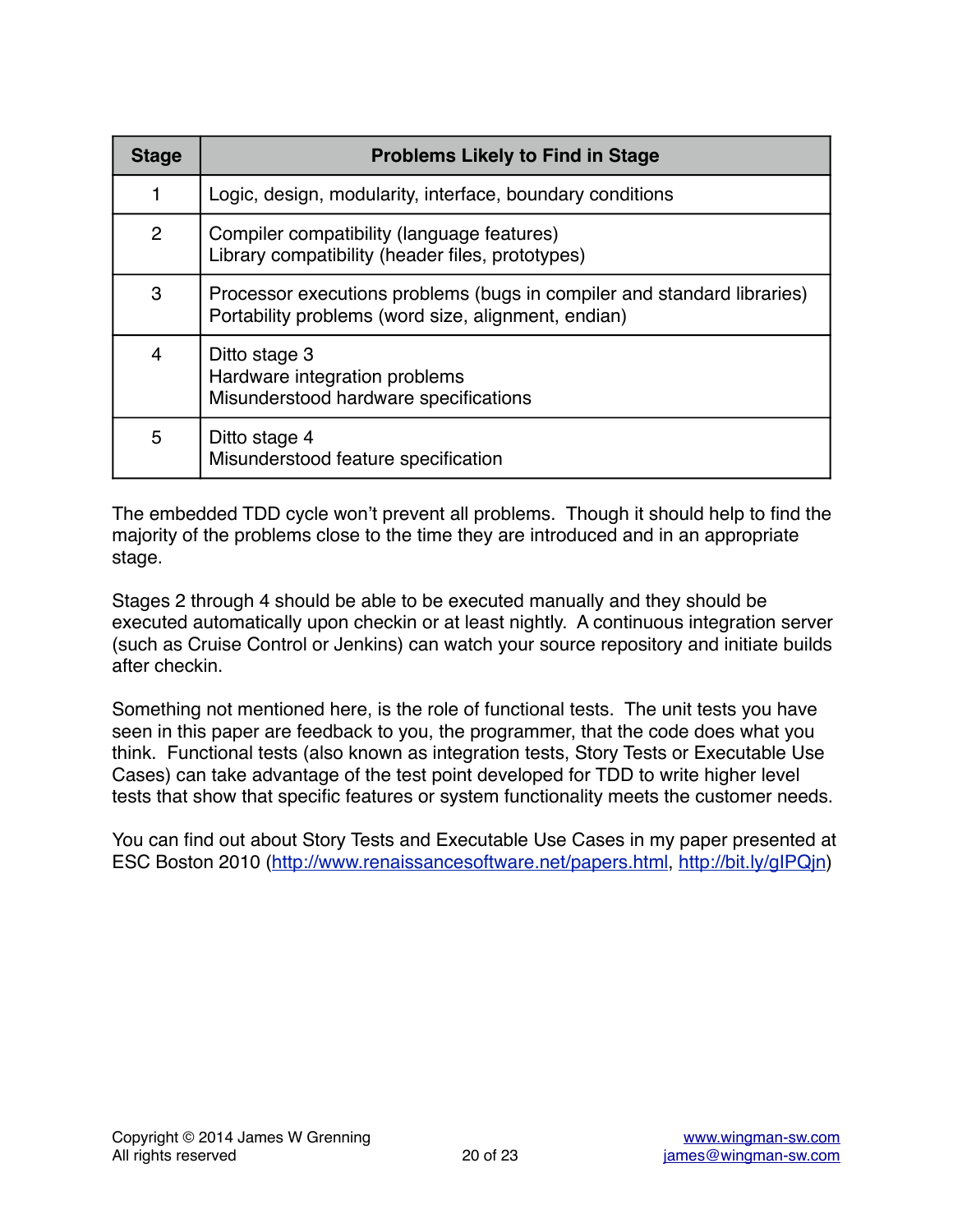# **Closing Thoughts**

TDD helps you, the programmer make sure that your code does what you think it does. How can you build a reliable system if it does not? TDD helps you get the code right in the first place, but it does more. It creates a regression test suite that helps you keep your code working.

One of TDD's powers is defect prevention. We waste considerable effort in our industry finding, chasing and fixing bugs. Many people are preventing bugs with TDD. TDD fundamentally changes how you program. Is the potential of defect prevention tempting you to give TDD a try? Give it a try. Finish the CircularBuffer. Try it on your next bit of new code.

You've got legacy code? Try to get the legacy code into your test harness. Write tests for the current behavior. Test drive in the new behavior. Changing legacy code is dangerous. It's best to go carefully. [Fea04]

| Fewer bugs                         | Small and large logic errors, which can have grave<br>consequences in the field, are found quickly during<br>TDD. Defects are prevented.                                                                                                                                                                 |
|------------------------------------|----------------------------------------------------------------------------------------------------------------------------------------------------------------------------------------------------------------------------------------------------------------------------------------------------------|
| Less debug time                    | Having fewer bugs means less debug time. That's only<br>logical, Mr. Spock.                                                                                                                                                                                                                              |
| Fewer side effect defects          | Tests capture assumptions, constraints, and illustrate<br>representative usage. When new code violates a<br>constraint or assumption, the tests holler.                                                                                                                                                  |
| Documentation that does<br>not lie | Well-structured tests become a form of executable and<br>unambiguous documentation. A working example is<br>worth 1,000 words.                                                                                                                                                                           |
| Peace of mind                      | Having thoroughly tested code with a comprehensive<br>regression test suite gives confidence. TDD developers<br>report better sleep pat- terns and fewer interrupted<br>weekends.                                                                                                                        |
| Improved design                    | A good design is a testable design. Long functions,<br>tight coupling, and complex conditionals all lead to<br>more complex and less testable code. The developer<br>gets an early warning of design prob-lems if tests<br>cannot be written for the envisioned code change. TDD<br>is a code-rot radar. |

Tis table summarizes some of the benefits people using TDD enjoy: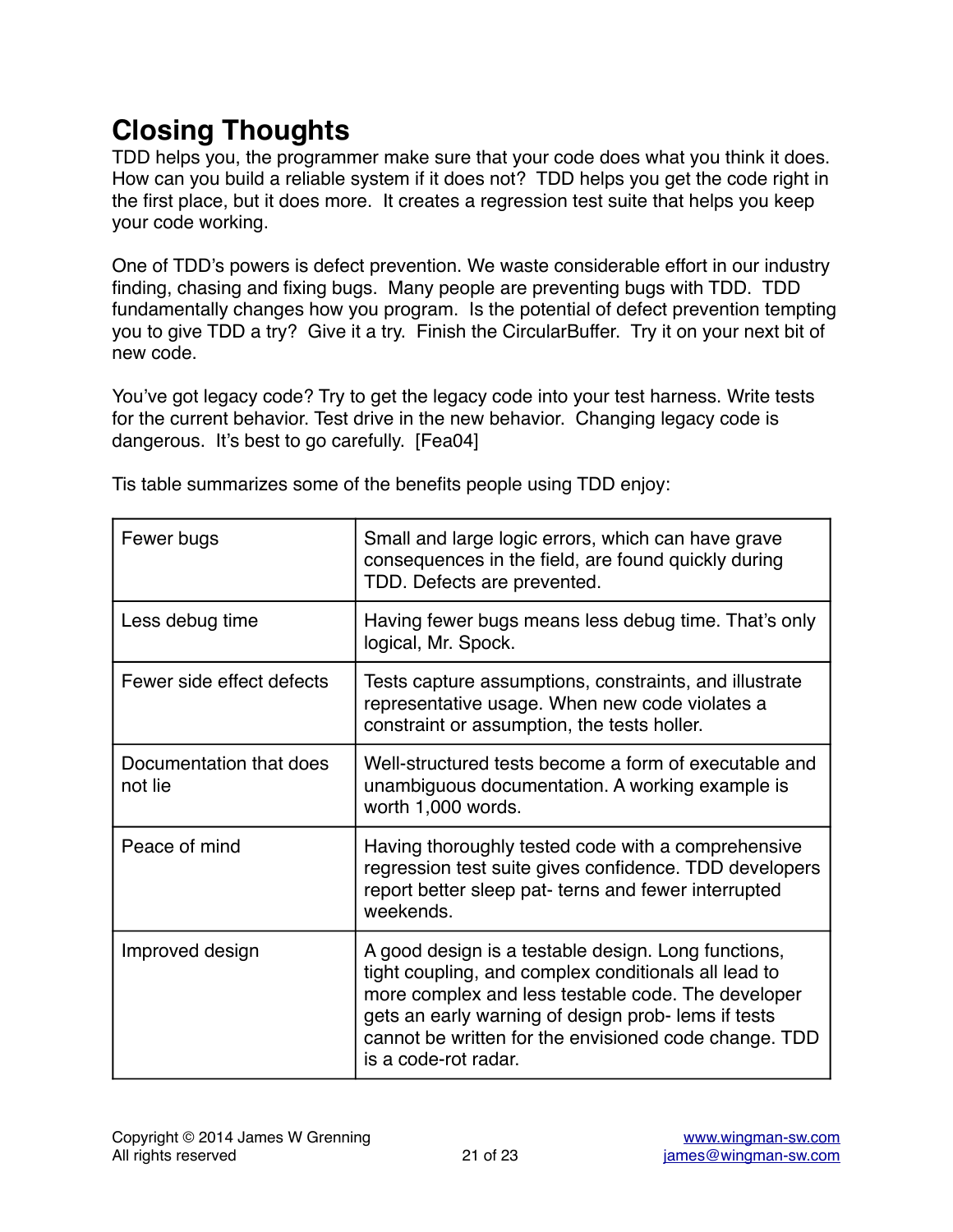| Progress monitor  | The tests keep track of exactly what is working and<br>how much work is done. It gives you another thing to<br>estimate and a good definition of done. |
|-------------------|--------------------------------------------------------------------------------------------------------------------------------------------------------|
| Fun and rewarding | TDD is instant gratification for developers. Every time<br>you code, you get something done, and you know it<br>works.                                 |

There is more to using TDD with C than this short paper can convey. My book covers the topic thoroughly. My other ESC talks cover other aspects of embedded development.

**ESC-204 SOLID Design for Embedded C** - This talk and paper get into some of the other constructs you can use to make flexible and testable designs.

**ESC-214 Agile Embedded Software Development** - This talk provides an overview of agile development. TDD comes from Extreme programming, on of the original agile techniques

Other papers and presentations for prior Embedded Systems Conferences can be [found at http://www.renaissancesoftware.net/papers.html, and on my blog at http://](http://www.renaissancesoftware.net/papers.html) www.renaissancesoftware.net/blog.

If you want to learn more, the bibliography has good places to go for more information.

Also, to get into the discussion, come to Agile Embedded yahoo group. <http://tech.groups.yahoo.com/group/AgileEmbedded>